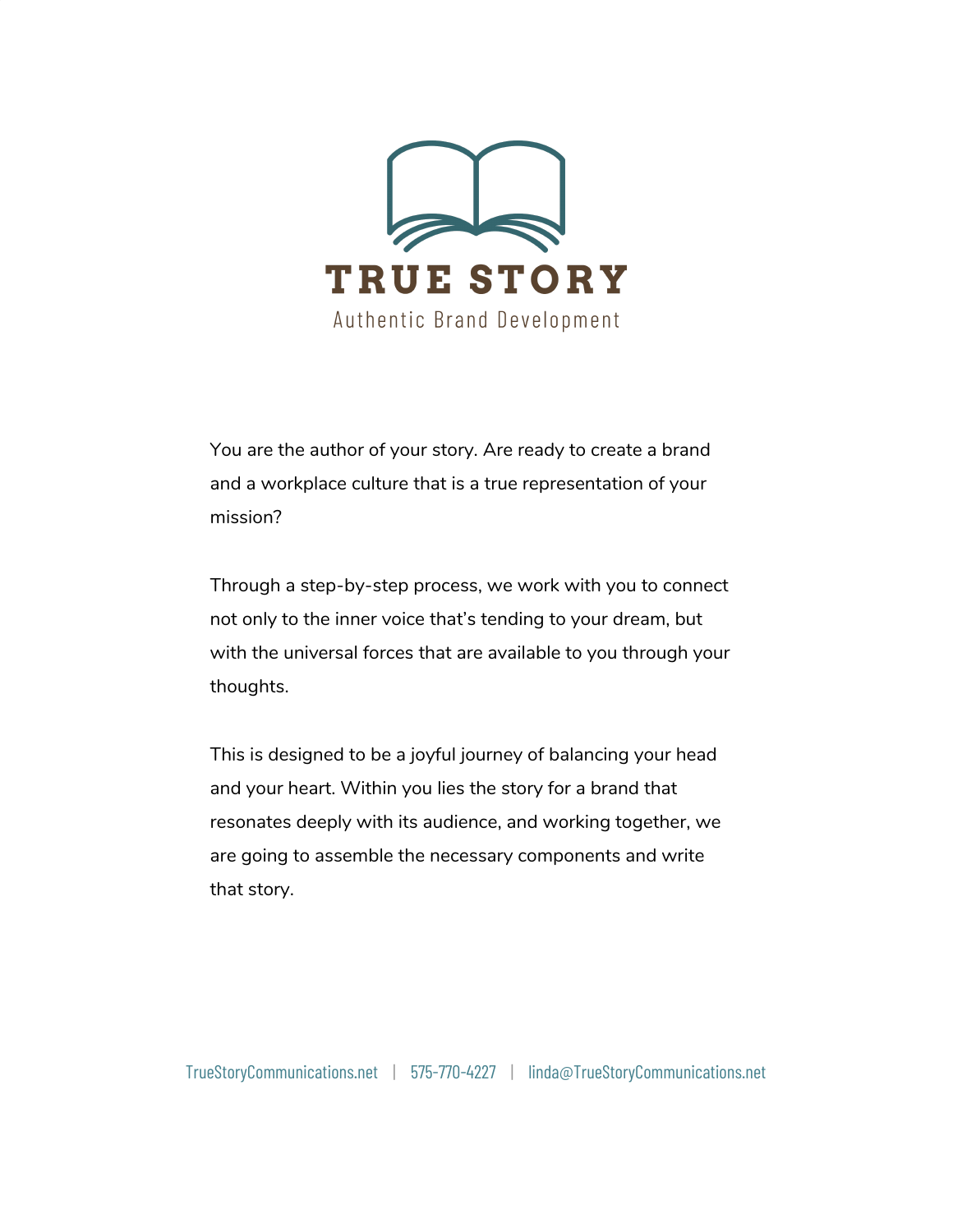

# **DEVELOPING YOUR AUTHENTIC BRAND**

# **STEP 1: Free Brand Consultation**

This is a no-obligation, 40-minute, scheduled conversation in which you will share your vision with me.

- What do success and job-satisfaction look like to you?
- What does it mean to create a brand that is an accurate reflection of your values?
- Who are you serving and why?
- What is working well?
- What are your pain points?
- Let's talk about the story you're telling and bring light to your vision.
- Let's also suss out, are we a good fit?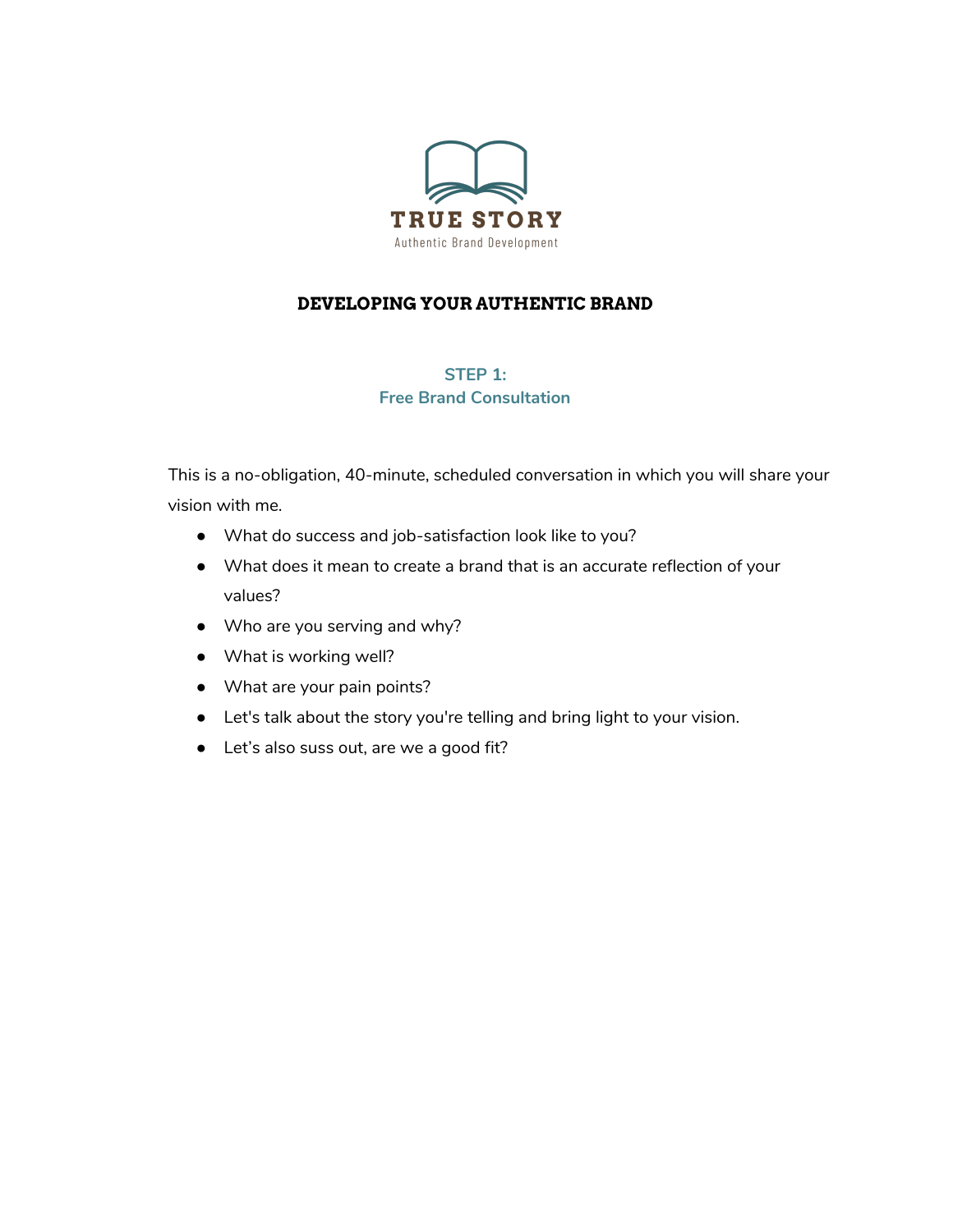

# **STEP 2: Uncover Your Why**

#### **Brand Creation & Discovery Process**

**● True Story Branding Questionnaire**

Designed to tune into your heart intelligence, this exercise requires bona fide honesty. This is about getting to the heart of what matters most to you and why. Identify blocks--mindsets, beliefs, thought patterns--that hold success at bay.

● Take a Stand. Declare your brand's truth.

## **Define Who & What**

#### **● Clarify Your Brand Components**

The idea must proceed the reality. We chart the path of your story by further articulating your purpose. This clarity ensures a meaningful, enduring brand framework outlined by the following brand drivers:

- Value, Promise, Relevance,
- Audience
- Brand Pillars
- Key Benefits
- Emotional Connections

Step 1 and Step 2 require your commitment of time and focus over a two or three-week period as we take a heart-centered approach to articulating the soul of your brand. You will be asked to complete a writing exercise for each step. Both will be followed up by phone or Skype interviews and dialogues. This leads to the creation of your brand's true story.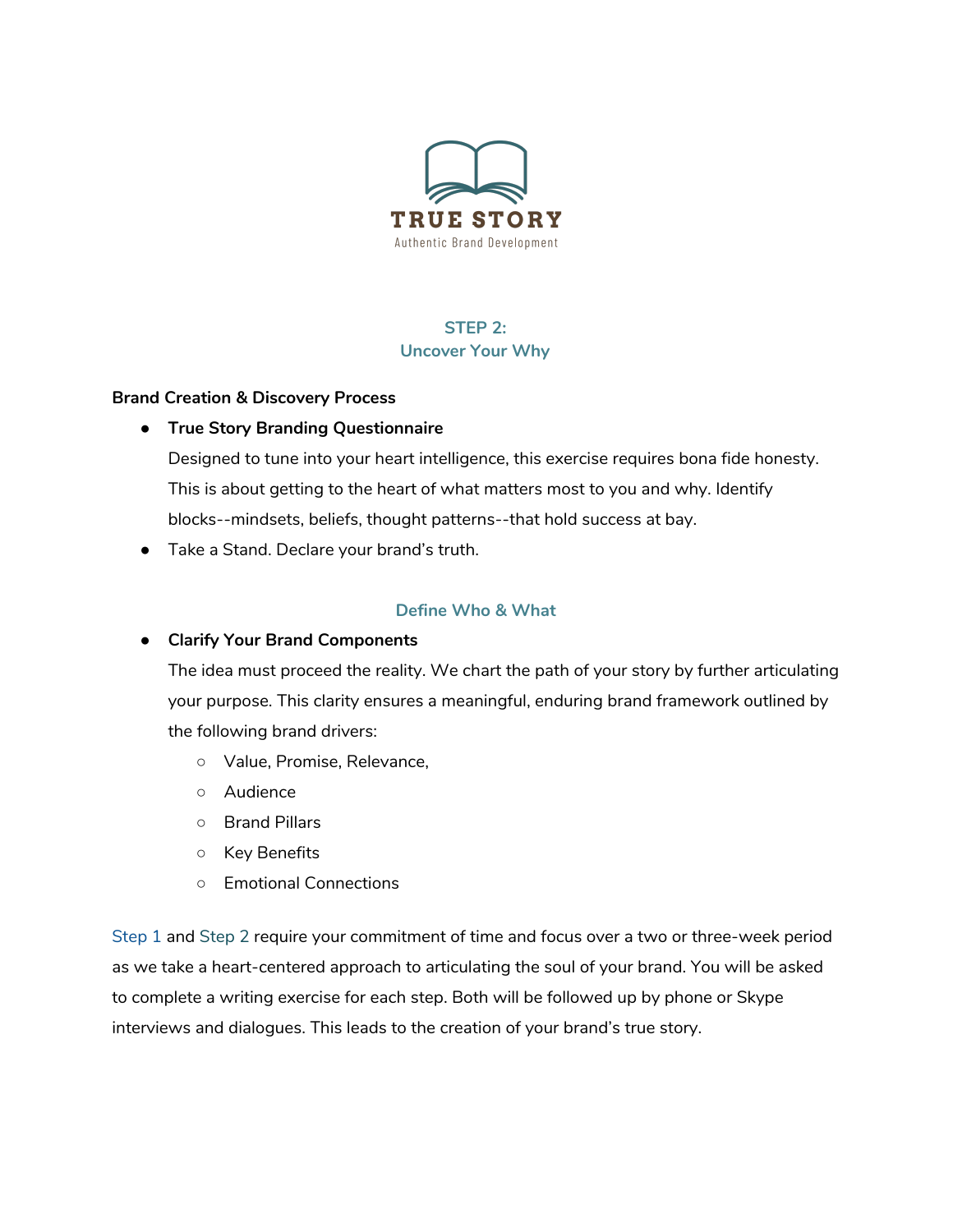

# **STEP 2: Deliverables**

**Your Brand's True Story Handbook:** This, in essence, will be your owner's manual--not to be put in a drawer and forgotten, however. Rather, at arm's reach, a click away for you and anyone who touches your brand. This is your true north offering inspiration for your journey. This brand clarity refuels your passion and is the engine that keeps your mission on track.

Your Brand Story includes:

#### ❖ **Messaging Framework**

The foundation to ensure that your messaging is consistent and true to your brand. Your Messaging Framework includes most or all of these:

- $\triangleright$  Your Brand Promise: A short statement worded for your customers that conveys what you do
- $\triangleright$  Brand Positioning: What distinctive place you occupy in the market and value you offer the target customers
- $\triangleright$  Brand Value Proposition: A clear statement explaining how your relevance, value and unique differentiation.
- $\triangleright$  Target Audience(s): Your ideal buyers or users
- ➢ Your Mission: What is your ultimate goal?
- ➢ Tone of Voice: Style, attitude, what makes you human
- $\triangleright$  Elevator Pitch: A 30-second description of your value proposition. Our goal here is to define your stand so precisely, it will be clear to a six-year-old
- $\triangleright$  Brand Pillars: Your most important selling points
- $\triangleright$  Headline Benefits: Key benefit statements that support each of your brand pillars
- ➢ Supporting Attributes: Functional and emotional attributes that support the Headline Benefits

#### **Your Brand Story**

| $\bullet$ Fee: | \$1,800   |
|----------------|-----------|
| • Timeframe:   | 3-4 weeks |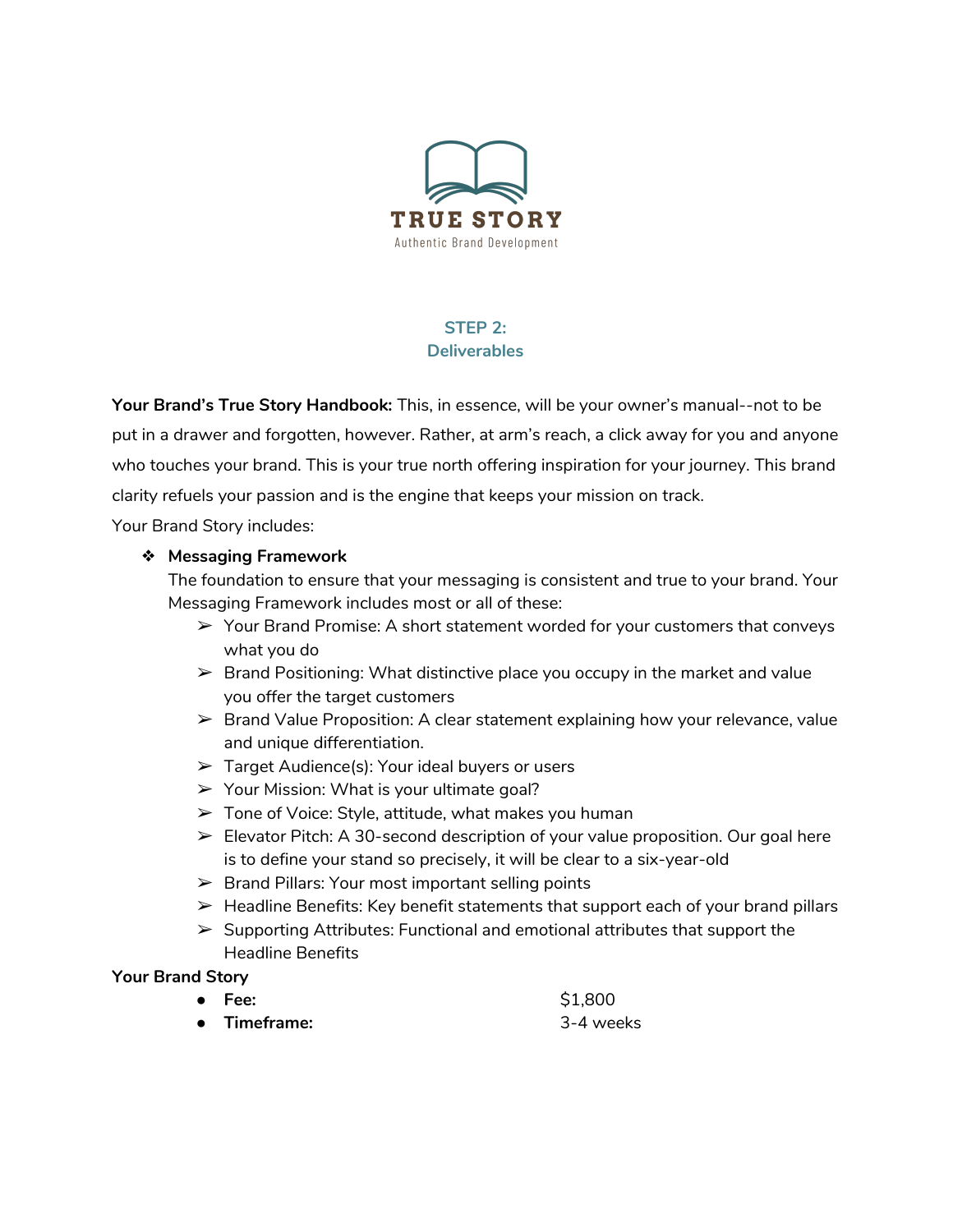

# **STEP 3: Visual Branding Graphics Package**

Your external image will be informed by the internal journey. Whether developing from the start or recalibrating, our brand identity package ensures that your visual identity and brand collateral are a true representation of your unique story.

### DELIVERABLES:

- ❖ **Logo Design:** select from 2 original logo design concepts to choose 1 final logo design.
	- $\triangleright$  Variations b/w, vertical, horizontal, secondary marks for social media
- ❖ **Brand Style Board**

Curated Mood & Color Palette - corresponding textures, patterns, style elements Typography - display, body, presentation, icons Photography - tone, style, perspective, direction

❖ **3 Brand Identity Essentials** - Signage, Business Cards, Communication Templates or the top three pieces that are essential to your branding

FINAL FILES DELIVERED: All logos + marks in color and black.

File formats:

- · Web + Social Media (JPG, PNG)
- · Print-ready (PDF, JPG)
- · Vector / Source File (PDF, EPS)
- · Brand Styling Board / PDF

## **Visual Branding Package**

| $\bullet$ Fee:    | \$3,500   |
|-------------------|-----------|
| <b>Timeframe:</b> | 3-4 weeks |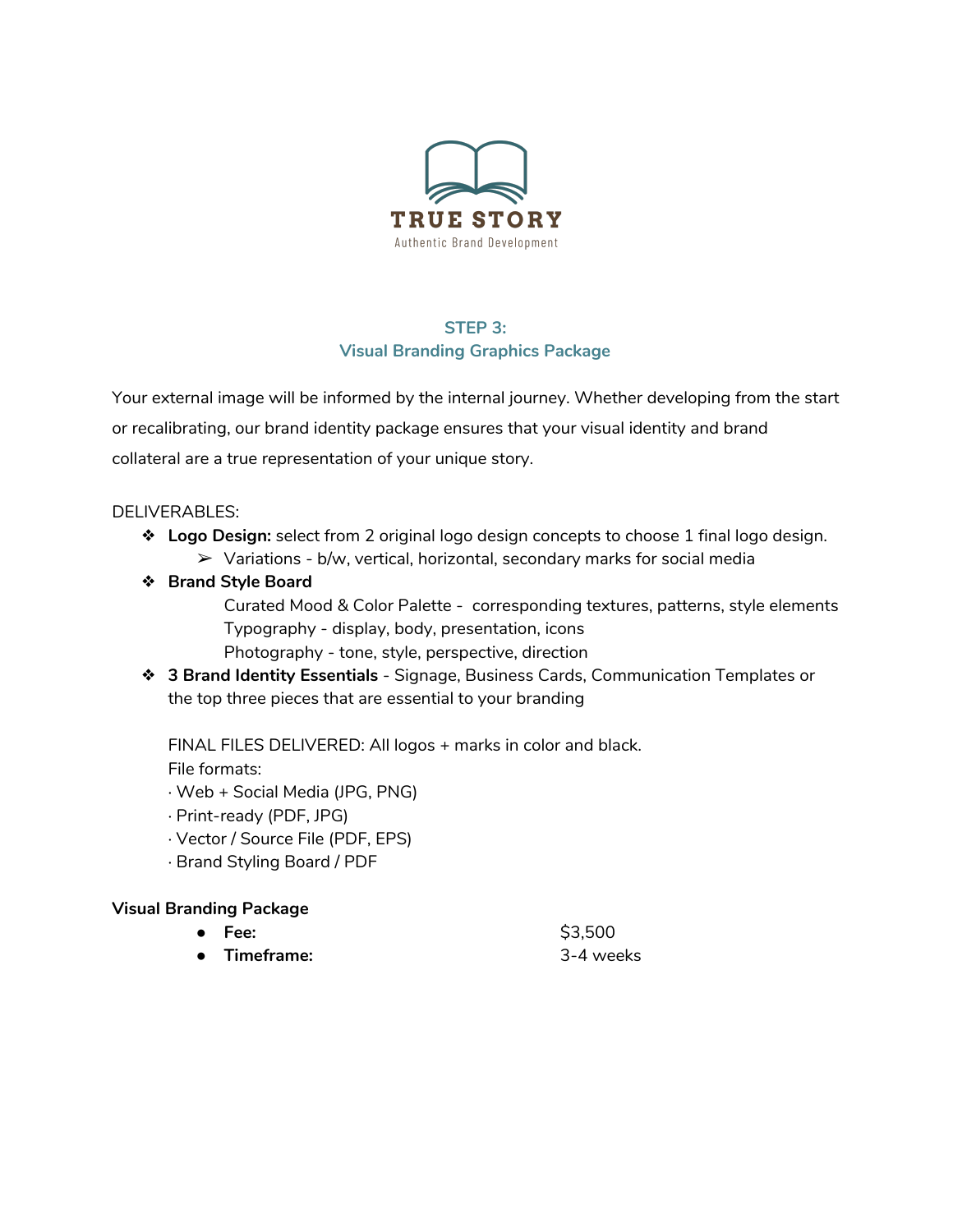

### **STEP 4: Where, When & How Tactics & Strategy**

Your brand strategy is guided by purpose. We're now ready to take a thoughtful approach to roll-out your message and visual identity. There are countless opportunities for identity and message integration. We will create a manageable plan, customized to your budget, strategically focused on building your audience.

Based on your needs, your custom brand strategy will include:

- Competitive Analysis
- Finding Your Audience
- Creating Your Buyer's Journey
- Website Development
- Marketing Strategies:
	- Inbound, Direct Outreach, Referral, Networking Speaking, Web Strategies, Social Media, Packaging, Content, Emails, Press, Advertising